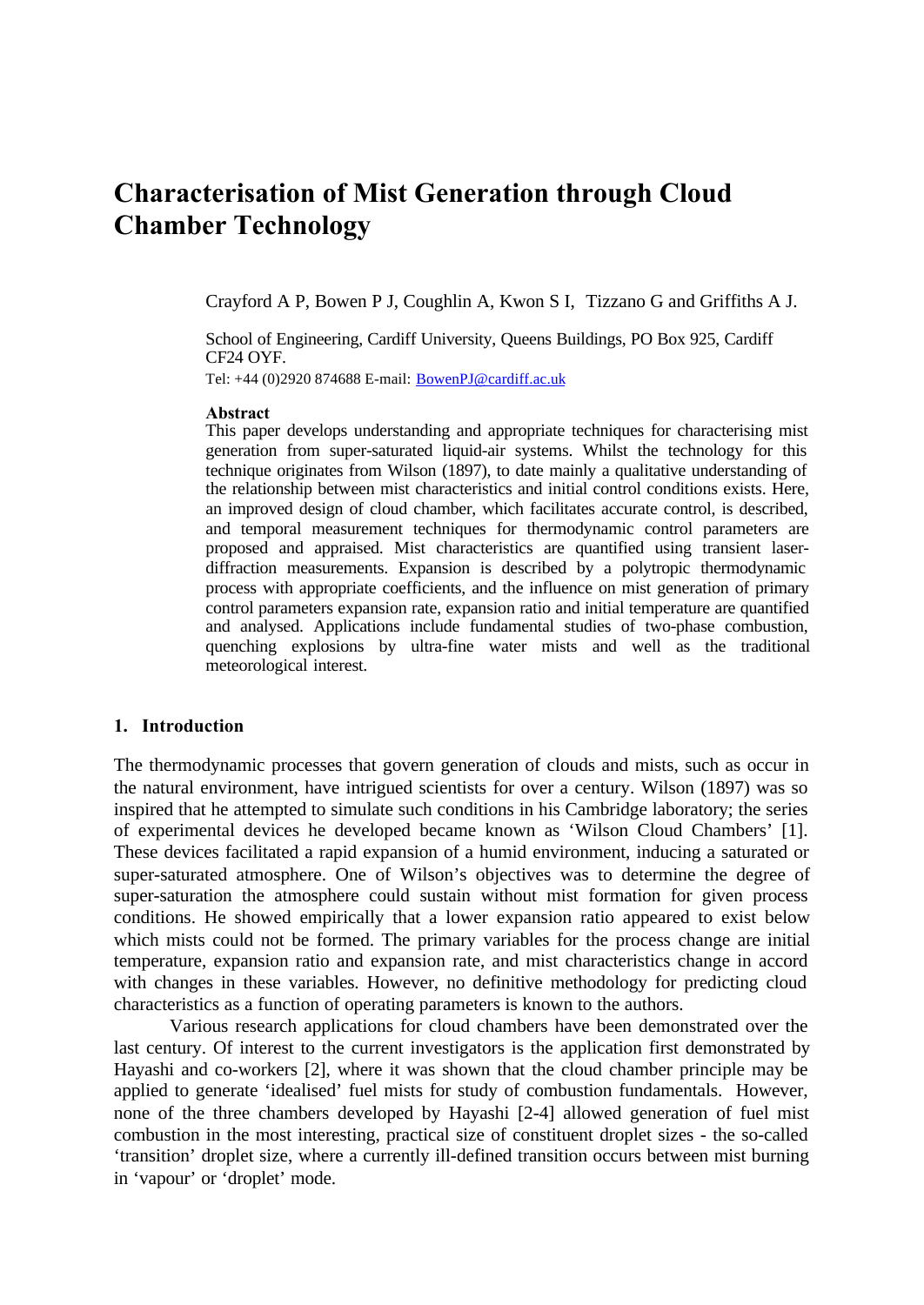Bowen and Cameron, [5&6] proposed and subsequently demonstrated that Hayashi's methodology could be developed to design a facility for generating mists traversing the 'transition' fuel droplet sizes (5μm<d<15μm). Moreover, they proposed that a cloud chamber suitably designed could be utilised to study the efficacy of fine water-mists in retarding, or indeed quenching, a propagating flame; confirmation of this application has yet to be published. With these applications as a focus, it becomes apparent that there is a requirement for improved understanding and predictability of mist generation utilising the cloud chamber approach, which forms the aim of this paper.

### **2. Experimental Facilities and Diagnostics**

### *2.1.Cardiff Cloud Chamber Facility*

The Cloud Chamber utilised in this research programme is an improved version of that originally designed and commissioned by Cameron [6]. The original chamber (Figure 1a) comprised a 120mm id steel cylinder fully enclosed by a quartz window at one end, and a piston, edged circumferentially with non-lubricated seals, at the other. The piston is pneumatically-driven such that it may be retracted from an initial position to a pre-set final position at variable speed. Hence, by varying the final piston position post-retraction, and the speed of retraction, independent control of two primary mist control variables is afforded. Temperature within the rig was varied primarily via a heated jacket, and further optical access is achieved by two diametrically-opposed quartz windows. Liquid is added into the confined rig using accurate micro-pipettes, though the rig was slightly vented to atmosphere in the original design as the liquid was added.

A number of subtle changes have been made in order to improve the reliability and accuracy of data sets obtained. An efficient system for mechanical mixing and uniform heating of the entire cloud chamber is required to ensure a homogenous mixture before expansion. This has been achieved through the addition of a re-circulation system driven by a heated-head pump, and a newly specified, fully automated heating jacket capable of heating the entire chamber body and re-circulation pipe work from ambient temperature to 120°C. The aforementioned system coupled with comprehensive insulation eliminates relative 'cold-spots' throughout the rig, which ensures there is no condensation of fluid out of the vapour phase during mixing.

Assurance of the quality of the initial contained volume of air is required to allow the precise levels of humidity to be specified within the rig. Modifying the re-circulation system, it became possible to purge the entire rig with compressed air which had been passed through a filtration system comprising both water and hydrocarbon traps. This allowed tightly controlled levels of humidity to be prepared in the chamber.



*Figure 1(a)&(b).* Schematic of Cloud Chamber at Cardiff demonstrating Mist generation and Typical Droplet Size Distribution Created in Cardiff Cloud Chamber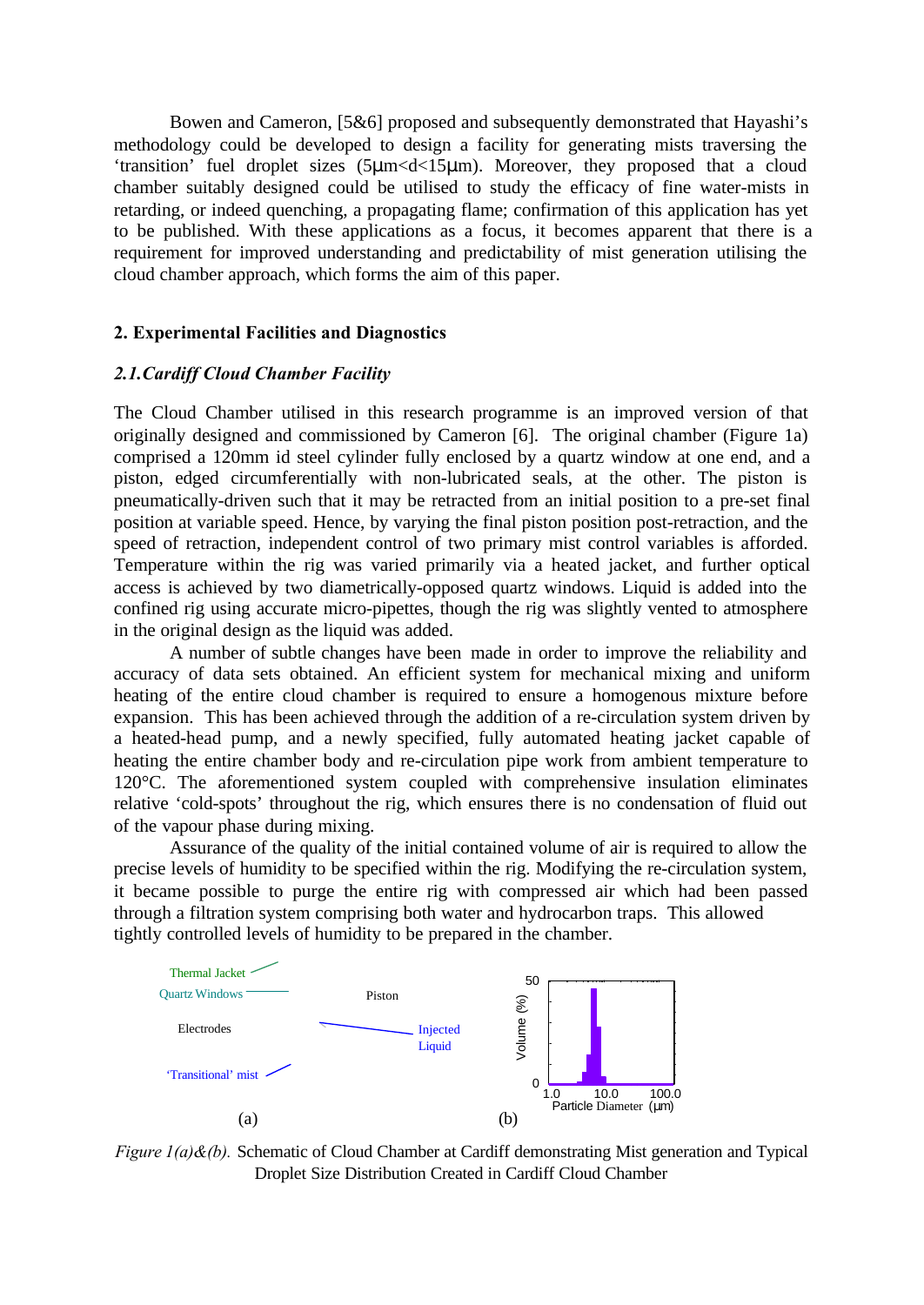For data reliability and repeatability, accurate initial pressures within the chamber are required. This is now achieved using an absolute pressure sensor, which indicates whether gas is to be added to or taken from the airspace via self-sealing septa using a gas tight syringe.

#### *2.2. Experimental Diagnostics*

One of the objectives of this programme is to establish the thermodynamic state of the environment throughout the expansion and mist generation process by recording accurate temporal measurements of pressure, temperature, and expansion rate, and for droplet cases, droplet size and growth rate.

Pressure and expansion rate could be measured using 'off the shelf' technology with pressure signals being monitored using a 0-15psi absolute pressure cell, and expansion ratio being measured using a suitable linear potentiometer coupled to the piston, this latter device facilitating quantification of both retraction rate and expansion ratio. The transient response time of both the pressure sensor (1ms for 10% to 90% of step change) and potentiometer (with instantaneous response) render them directly applicable. However, quantification of the gas/vapour temperature requires some diagnostic development.

First, 'standard' thermocouples were considered for this application, but it was found that in the quiescent gaseous medium, these did not have a fast enough response time. For this reason, a compensated circuit (Figure 2) was proposed and developed, based on similar approaches for speeding up the response rate of similar temperature measurement systems [7&8] for other applications. The compensated circuit could then be calibrated for the 200μm bead-tipped thermocouple used in this study, and an adequate time constant achieved. R



*Figure 2.* Thermocouple Compensated Circuit

Data capture is based around a National Instruments Data Acquisition system running 'Lab-View' software. This system allows transient recording of up to 8 channels at a recording rate of up to 10,000 samples per second, though for this programme only 3 channels acquiring at a rate of 1,000 samples per second was utilised.

The methodology used for quantification of transient droplet growth and final droplet size is laser diffraction (utilising a Malvern Mastersizer $\chi^{TM}$ ) operating in 'transient' mode, such that a 'sweep' measuring droplet size is undertaken every 10ms over a 1 second period from the start of expansion. The chamber was originally designed to provide optical access for a range of laser-based measurements, and to minimise the effect of vignetting for laserdiffraction droplet sizing [6]. Furthermore, mist obscuration levels for this application are within an acceptable range for reliable characterisation of the clouds.

#### **3. Experimental Programme and Results**

The experimental programme was designed to characterise the thermodynamic characteristics of the cloud chamber, and furthermore, to gain a better qualitative understanding of the physical processes that affect the formation of mono-dispersed mists within Cardiff's cloud chamber. This facilitates better control and predictability of mist generation in the future. The expansion ratio was always chosen to be in excess of that representing Wilson's supersaturated limit for cloud-like generation (1.375) [1], to ensure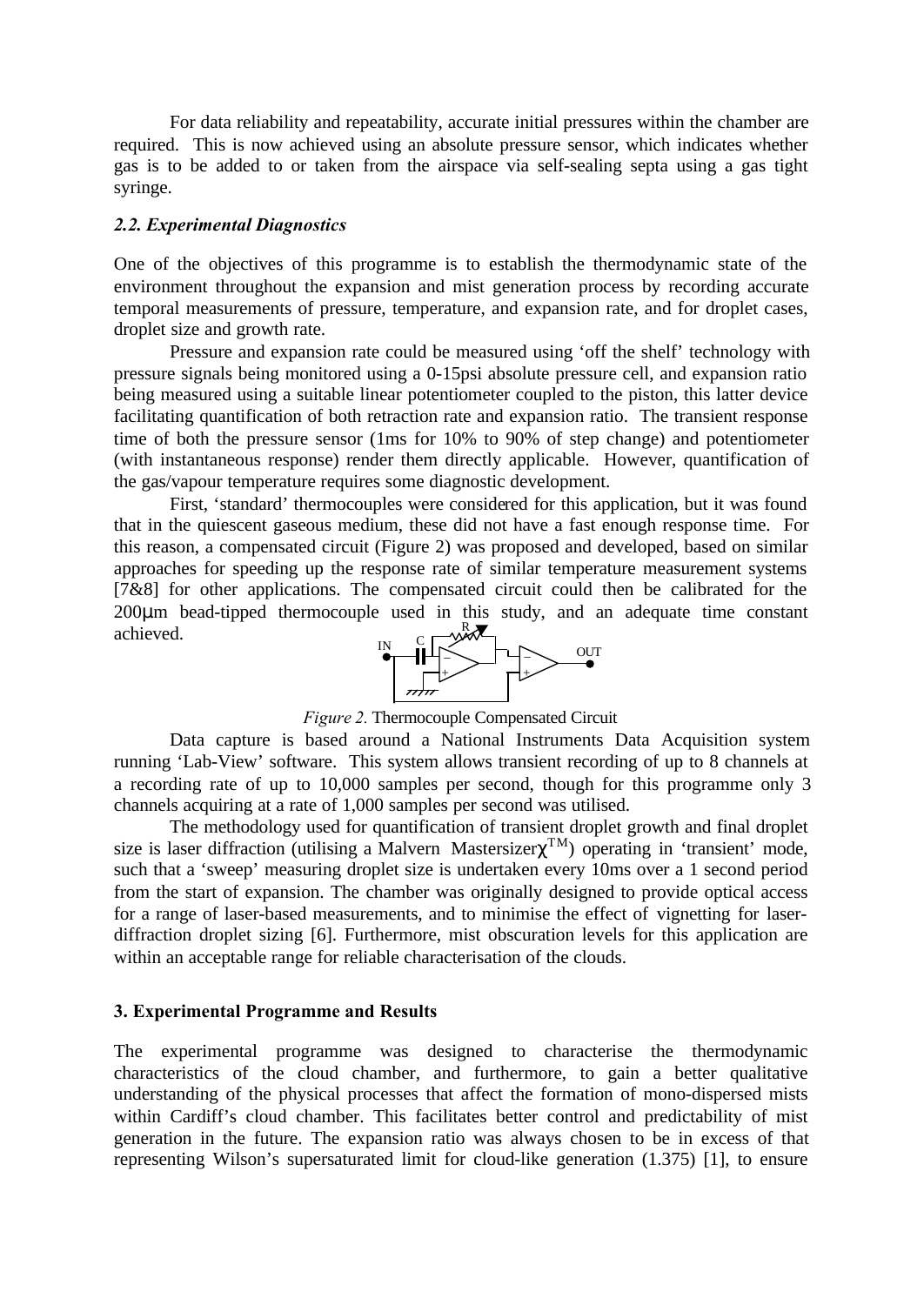repeated mist formation, which was confirmed for each experimental case. The range of expansion rate selected (0.1-0.4 m/s) facilitates generation of mists traversing the combustion 'transition' droplet size range, whilst the initial temperatures are suitable as representative conditions for the applications of fuel-mist combustion and ultra-fine watermist mitigation.

For each case, three repeats were undertaken, with only the mean values presented and discussed in this paper. The initial pressure for each experiment was set at 1013 mbar before expansion, and a constant initial volume of 0.87 litres utilised throughout. As detailed in the previous section, transient measures of pressure, temperature and piston kinematics were recorded. For wet studies, droplet growth is also quantified.

#### *3.1. Dry Cases*

To develop understanding of the processes governing droplet formation, the characteristics of the expansion process of the cloud chamber first requires investigation. As a benchmark, a preliminary programme was undertaken utilising a 'dry' airspace within the cloud chamber, thus removing inherent complications associated with phase changes. A representative example of temporal experimental data for a dry case is presented in Figure 3:



*Figure 3.* Transient recordings of Temperature, Pressure and Piston position against Time for a Rapid Expansion with Initial Temperature 30°C, Expansion Ratio 1.62

Electrical noise is an inherent problem for these measurements, and so a moving average line of best fit was required to facilitate a transient characterisation of the thermodynamic response of the expansion process. Table 1 specifies the 'dry' experimental programme. Experiments were conducted with initial temperatures of 30°C and 50°C, respectivly. 3 expansion ratios of 1.38, 1.62 and 1.87, chosen for compatibility with ongoing combustionrelated research programmes utilising the cloud chamber. Expansion Rate is also systematically varied to assess its influence on mist formation [1-4&6].

| Initial Temp. $(^{\circ}C)$ | <b>Expansion Ratio</b> | Piston speed $(m/S)$ | $\Delta T$ (°C) | $\Delta P$ (mbar) |
|-----------------------------|------------------------|----------------------|-----------------|-------------------|
| 30                          | 1.87                   | 0.38                 | 11.5            | 545               |
| 30                          | 1.87                   | 0.18                 | 9.5             | 545               |
| 30                          | 1.62                   | 0.42                 | 10              | 491               |
| 30                          | 1.62                   | 0.16                 | 8               | 491               |
| 30                          | 1.38                   | 0.35                 |                 | 336               |
| 30                          | 1.38                   | 0.16                 | 6               | 336               |
| 50                          | 1.87                   | 0.37                 | 9               | 545               |
| 50                          | 1.87                   | 0.19                 | 8               | 545               |
| 50                          | 1.62                   | 0.33                 | 10.5            | 491               |
| 50                          | 1.62                   | 0.19                 | 9.5             | 491               |
| 50                          | 1.38                   | 0.38                 | 7.5             | 336               |
| 50                          | 1.38                   | 0.17                 | 6               | 336               |

*Table 1.* Summary of experiments conducted with 0% humidity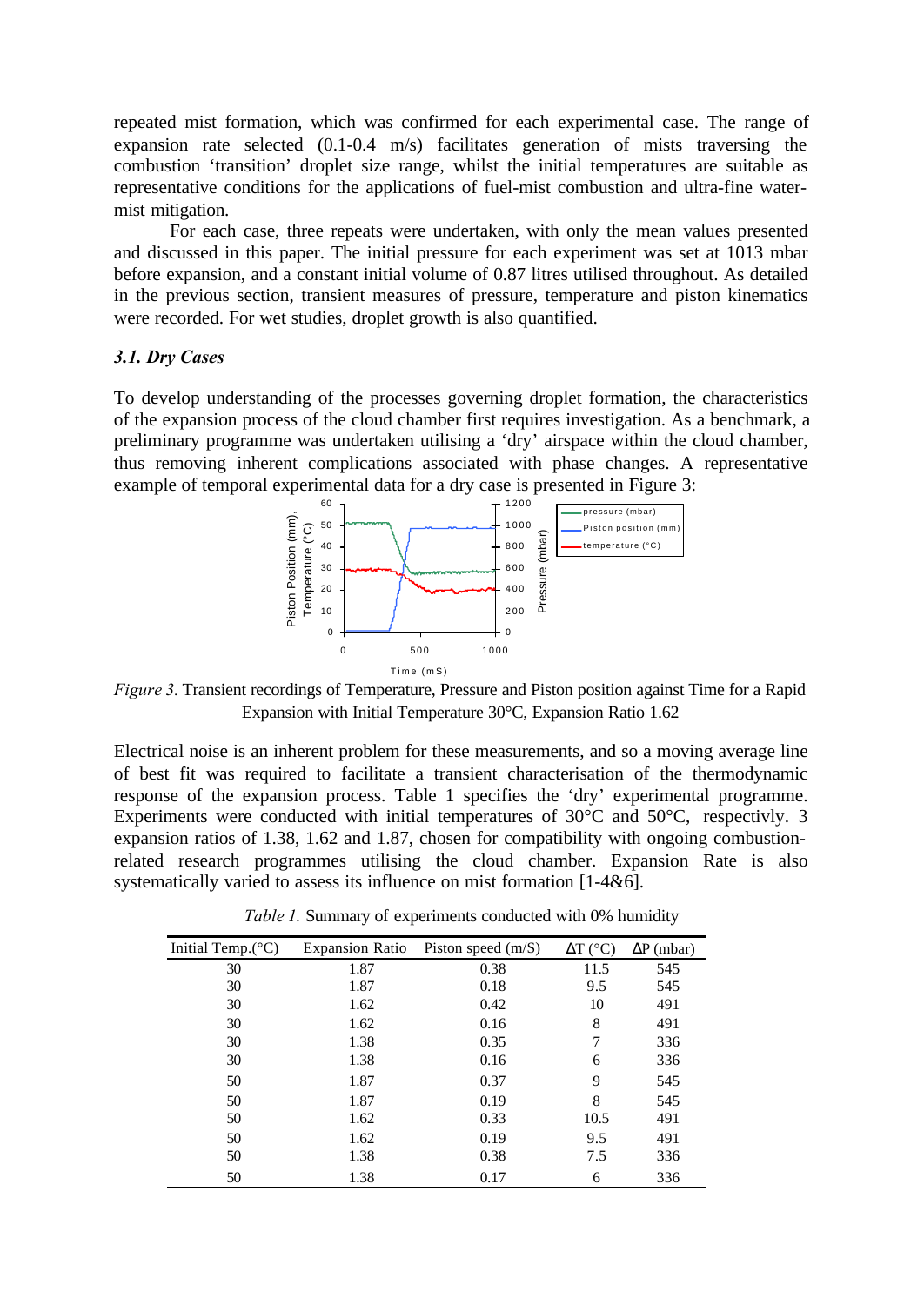Data such as those represented in Figure 3 may be used to model the thermodynamic process under dry conditions. Assuming an ideal gas and polytropic process, by presenting the thermodynamic data appropriately, it is possible to obtain the polytropic coefficient for the cloud chamber expansion process. In Wilson's seminal work, he presumed an adiabatic process with corresponding polytropic coefficient of 1.40, though no corroboration of this assumption was presented. Here, the data may be presented in several ways, and results are dependent not only on actual thermodynamic changes, but also the accuracy of the various measurement techniques proposed. Due to the inherently faster response times of the pressure sensor and linear potentiometer, pressure/volume correlations are considered the most accurate, whereas correlations involving temperature have been used for comparison, to assess the new improved methodology for temperature measurement in this challenging environment whilst also offering insights of qualitative trends.



*Figure 4.* Pressure versus Volume Plots for a rapid expansion of the Cardiff Cloud Chamber initial temperature 50°C and Expansion Ratio 1.62

Using the pressure and volume measurements for 'fast' and 'slow' expansions, polytropic coefficients (PV) of 1.33 and 1.12 respectively are derived. By comparison, processing the temperature measurements similarly, lower polytropic coefficients (PT) of less than 1.1 were recorded for both expansion rates. These aforementioned (PV) coefficients approach the expected isothermal conditions.

#### *3.2. Mist Generation*

Similar studies to those described in section 3.1 but for 'wet' conditions have been undertaken, so that the effects of initial temperature, expansion ratio and expansion rate may be investigated with respect to droplet growth and ultimate droplet size.

It has been shown previously that the mists produced within the Cardiff cloud chamber are reasonably homogeneous and monodisperse [6]. Again reasonably monodisperse mist were consistently measured in the new improved rig, as indicated in the representative Figure 1(b). Henceforth, mist quality is characterised by a single parameter, the Sauter Mean Diameter (SMD).

Again simultaneous temporal characterisation of temperature, pressure and piston position are recorded, but superimposed onto these plots are the additional characteristics of droplet growth from results produced by the Malvern Mastersizer  $\chi^{TM}$ , run in transient mode simultaneously throughout the expansion (Figure 5). Note the relatively long quasi-steady period for mist and thermodynamic variables, lasting in excess of half a second, a very attractive feature for fundamental combustion studies and other applications.

Again a comprehensive programme was undertaken and a series of graphical representations of the format of Figure 5 were generated and analysed. A summary of all results for the mist generation programme is presented in Table 2 below.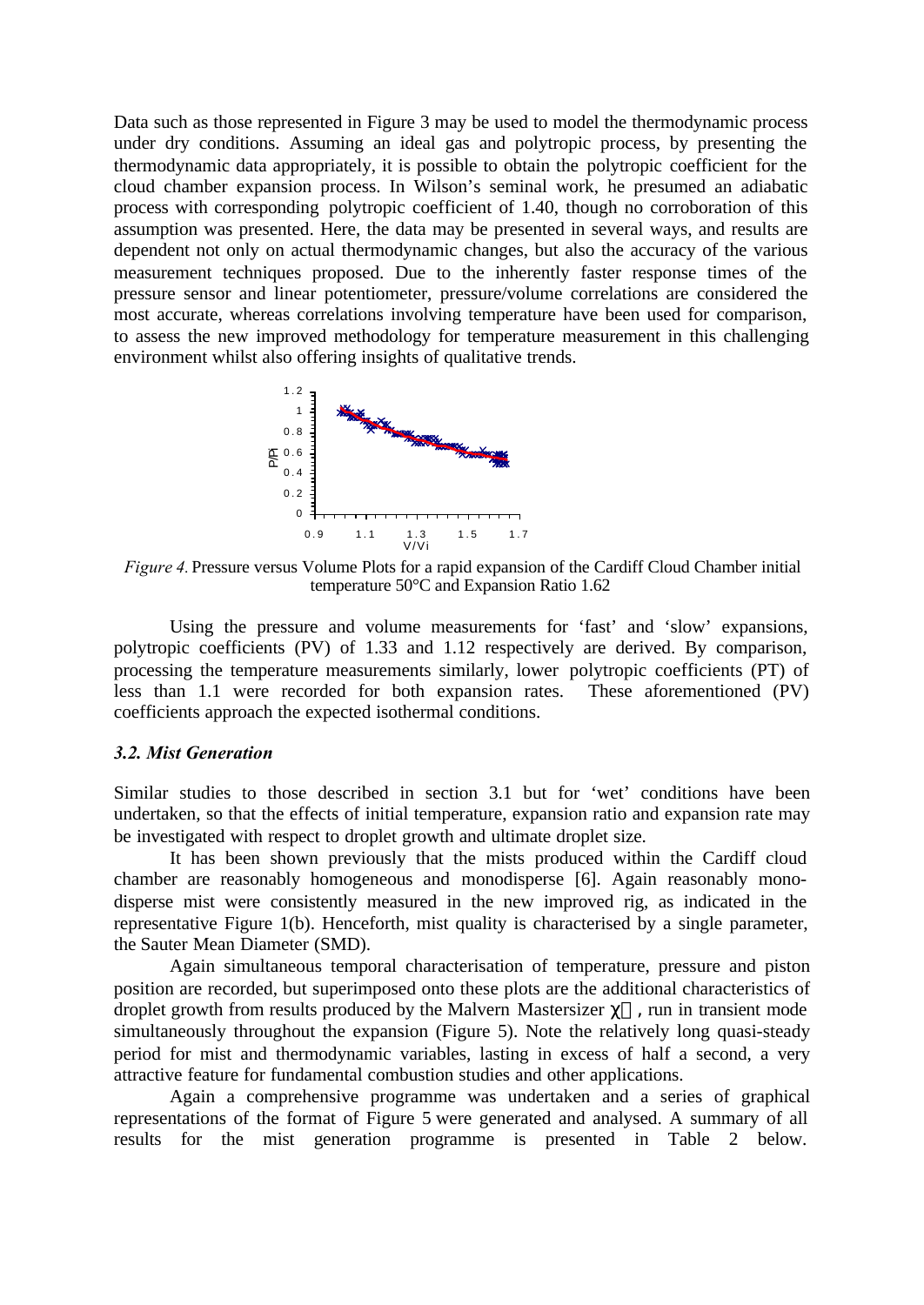| Initial Temp. Expansion Piston speed |                                                                                          |                                                                         | $\Delta T$      | $\Delta \text{P}$ | Droplet Diameter                                                                                                 | $dD_{32}$                                                                            |  |  |
|--------------------------------------|------------------------------------------------------------------------------------------|-------------------------------------------------------------------------|-----------------|-------------------|------------------------------------------------------------------------------------------------------------------|--------------------------------------------------------------------------------------|--|--|
| $({}^{\circ}C)$                      | Ratio                                                                                    | (m/s)                                                                   | $({}^{\circ}C)$ | (mbar)            | $D_{32} (\mu m)$                                                                                                 | dt<br>$(\mu m/ms)$                                                                   |  |  |
| 30                                   | 1.87                                                                                     | 0.4                                                                     | 7.5             | 502               | 5.4                                                                                                              | 0.1123                                                                               |  |  |
| 30                                   | 1.87                                                                                     | 0.23                                                                    | 6.5             | 502               | 8.5                                                                                                              | 0.0972                                                                               |  |  |
| 30                                   | 1.62                                                                                     | 0.33                                                                    | 7               | 419               | 5.1                                                                                                              | 0.0917                                                                               |  |  |
| 30                                   | 1.62                                                                                     | 0.18                                                                    | 5.5             | 419               | 7.7                                                                                                              | 0.0846                                                                               |  |  |
| 30                                   | 1.38                                                                                     | 0.38                                                                    | $\tau$          | 336               | 8.4                                                                                                              | 0.124                                                                                |  |  |
| 30                                   | 1.38                                                                                     | 0.16                                                                    | 6               | 336               | 12.6                                                                                                             | 0.0609                                                                               |  |  |
| 50                                   | 1.87                                                                                     | 0.38                                                                    | 5.5             | 502               | 6.4                                                                                                              | 0.0933                                                                               |  |  |
| 50                                   | 1.87                                                                                     | 0.23                                                                    | 5.5             | 502               | 9.9                                                                                                              | 0.0622                                                                               |  |  |
| 50                                   | 1.62                                                                                     | 0.33                                                                    | 6               | 419               | 6.2                                                                                                              | 0.0954                                                                               |  |  |
| 50                                   | 1.62                                                                                     | 0.2                                                                     | 5.5             | 419               | 8.6                                                                                                              | 0.0828                                                                               |  |  |
| 50                                   | 1.38                                                                                     | 0.39                                                                    | 4.5             | 293               | 5.7                                                                                                              | 0.0807                                                                               |  |  |
| 50                                   | 1.38                                                                                     | 0.18                                                                    | 4               | 293               | 10.4                                                                                                             | 0.0617                                                                               |  |  |
| 50                                   | 1.38                                                                                     | 0.17                                                                    | 4               | 293               | 15.7                                                                                                             |                                                                                      |  |  |
| 50                                   | 1.38                                                                                     | 0.14                                                                    | 4               | 293               | 21.6                                                                                                             |                                                                                      |  |  |
|                                      | (mm), Temperatu<br>$\overline{s}$ iz<br>Position<br>Droplet<br>Piston<br>$\widetilde{C}$ | 60<br>50<br>(mm)<br>40<br>30<br>32<br>20<br>≏<br>10<br>$\mathsf 0$<br>0 | 500             |                   | 1200<br>ъa<br>1000<br>$\widehat{\boldsymbol{\epsilon}}$<br>800<br>ssure<br>600<br>400<br>Pre<br>200<br>0<br>1000 | Droplet size D32<br>x<br>Pressure (mbar)<br>Piston position (mm)<br>Temperature (°C) |  |  |
| Time (mS)                            |                                                                                          |                                                                         |                 |                   |                                                                                                                  |                                                                                      |  |  |

*Table 2*. Summary of experiments conducted initially at 100% humidity

*Figure 5.* Transient recordings of Temperature, Pressure, Piston position and Droplet Growth for a Rapid Expansion with Initial Temperature 30°C, Expansion Ratio 1.62

#### **4. Analysis and Discussion**

First, the results of the 'dry' test programme are informative in characterising the thermodynamic process and assessing the applicability of the various diagnostic techniques proposed and developed for this application. Figures 3 and 5 indicate that the transient pressure and volume diagnostic techniques appear to perform well for this application, and this qualitative assessment is endorsed by the polytropic coefficients derived from Figure 4. The coefficient of 1.33 derived for the 'fast' expansion is less than the perfect (infinitely fast) adiabatic value of 1.40 utilised by Wilson [1] as expected,due to the occurrence of extraneous heat transfer during expansion. Furthermore, the coefficient sensibly reduces with expansion speed.

Polytropic coefficients derived similarly but utilising temperature as one of the diagnostics are unsatisfactorily low, particularly for the fast expansion, indicating that the compensated circuit (Figure 2), whilst shown to substantially reduce the time constant, alone is not sufficient to provide accurate transient temperature measurements in this quiescent environment. Since the principle and advantages of the compensated circuit has now been proven for this application, a smaller (e.g. 50μm) sheathed and grounded thermocouple should be utilised in future work to progress towards more accurate, less noisy, temperature measurements. However, for the remainder of this paper, useful qualitative trends concerning temperature measurements are discussed.

Tables 1 and 2 show that there is a smaller temperature drop observed in the wet cases compared with the corresponding dry cases; the recorded temperature drops are of the order of 30-40% less for the wet cases. This reduction in temperature drop is an indication of the influence of the latent heat of formation of the droplets. Further evidence is provided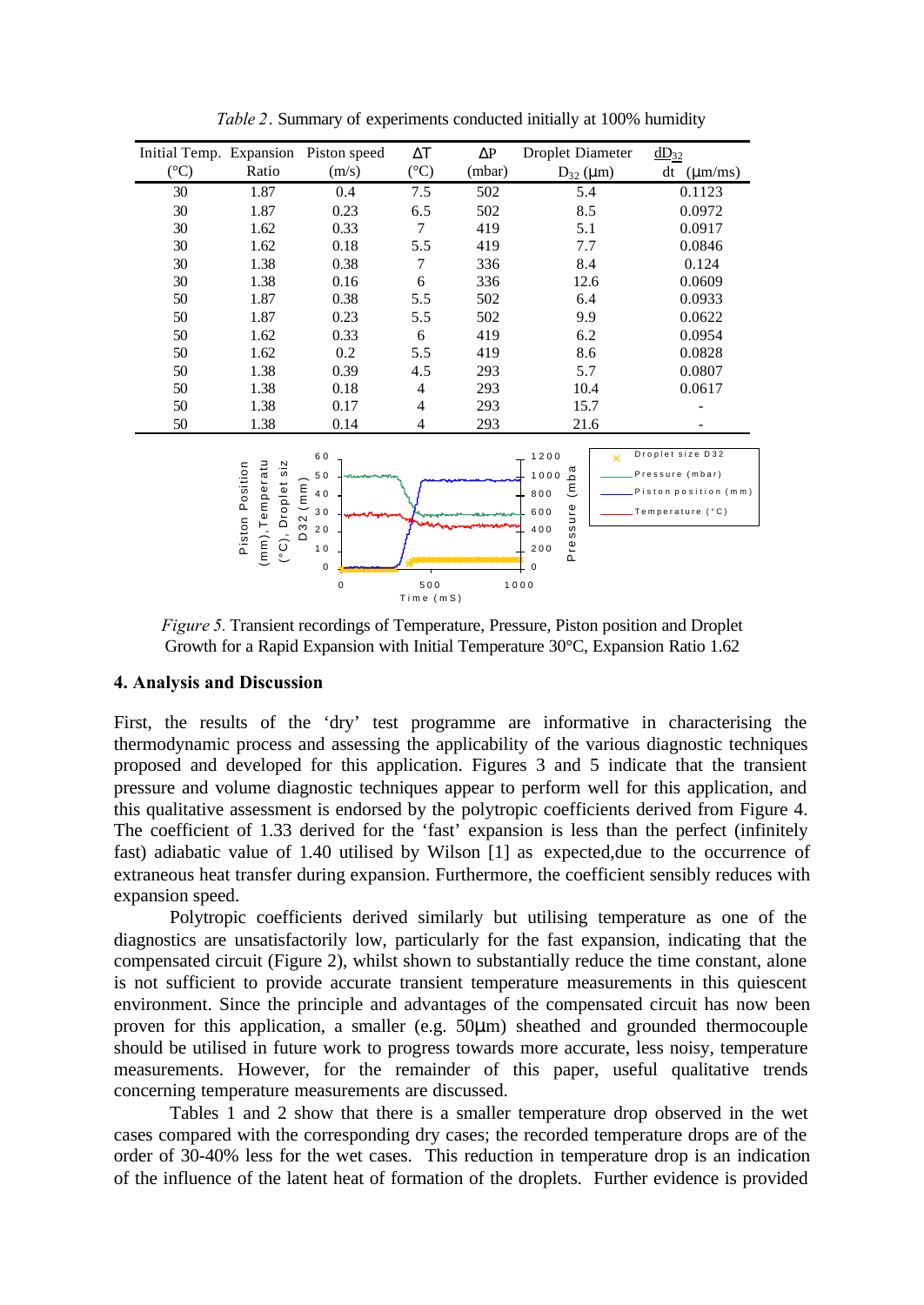by noting that the associated reduction for the 50°C initial temperature case is smaller in comparison to that for the 30°C initial temperature, due to there being a larger volume of water changing phase as the gradient of the saturation curve for water gets steeper the higher the initial temperature.

The results presented in Table 2 can be represented to provide an insight into the influence on droplet growth of three primary control variables : initial temperature, expansion ratio and expansion rate.



*Figure 6 (a)&(b).* Effect of Expansion Rate on the Final Droplet SMD for expansion rates greater than 0.2 and complete range for initial Temperature 50°C and Expansion Ratio

Figure 6(a) shows that reduction in expansion rate results in increase in SMD droplet size for all cases considered, which is in agreement with previous studies [6]. However, combined with the earlier conclusion that slower expansion rates reduce the temperature drop, this indicates that less water changes phase, leading to the conclusion that there should be fewer nucleation sites. This conclusion requires direct validation, as Malvern measurements proved inappropriate for this purpose.

The droplet growth rate has been measured from the Malvern data and recorded in Table 2. Growth rates for this experimental programme vary between 0.06-0.124 μm/ms, increasing with expansion rate. The gradients between initial and final conditions presented for all expansion rates between 0.2-0.4m/s in Figure 6(a) are very similar, ranging between  $-1.9$  and  $-2.1 \times 10^{-5}$  seconds, and perhaps indicating a characteristic time for the droplet growth process within this range. Further experiments to establish the extent of this range are presented in Figure 6(b), which shows that a further reduction in expansion rate below 0.2 m/s induces a significant increase in droplet growth, showing this trend to be certainly lower-bounded. It is not possible to assess the upper bound of this apparent characteristic time using the current apparatus without modification.

Figure 7 shows the influence of expansion ratio and initial temperature of the system. Reducing the expansion ratio between 1.3-1.9 has a non-linear effect on SMD droplet size. A pronounced non-linear trend indicating a droplet size minimum is evident for the lower initial temperature cases (30°C), whereas this variation diminishes for the higher initial saturated temperature condition (50 $^{\circ}$ C), so that a variation of only about 2  $\mu$ m or less was attainable using expansion ratio control at 50°C.



*Figure 7.* Effect of Expansion Ratio on Droplet Diameter for a range of Initial Conditions